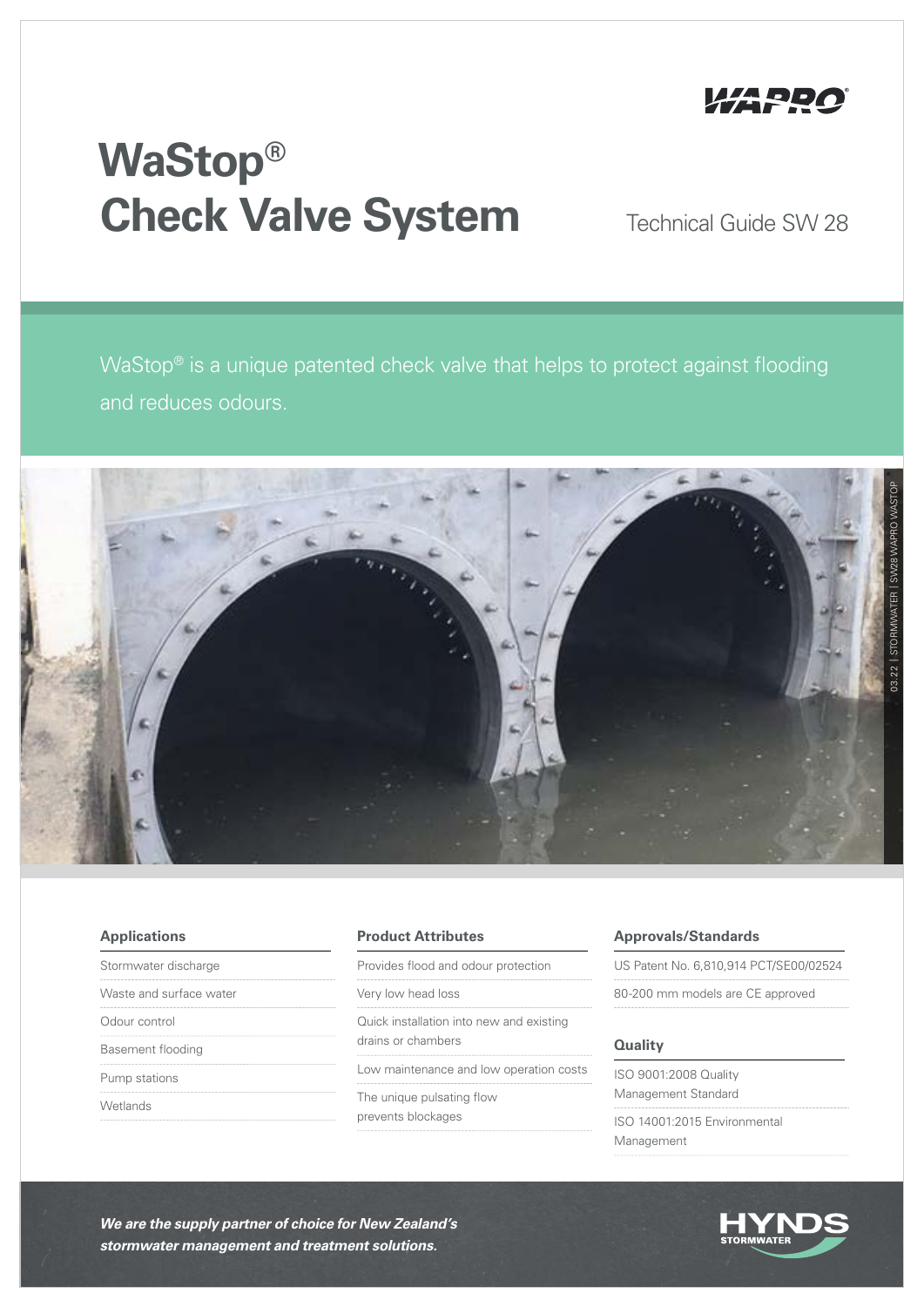# Climate change and rising sea levels are affecting us all. Through the innovation of the WaStop® Inline Check Valve, Wapro have prevented thousands of floods worldwide.

In order to protect against flooding, Wapro have engineered the WaStop® inline check valve to ensure the lowest possible opening pressure whilst maintaining the best possible seal against backflow. This, combined with the lowest headloss available, gives the most efficient flow conditions, ensuring the fastest evacuation of water. An essential quality of check valves used to protect people and property. WaStop® protects.

### **Advantages of WaStop®**

- Easy installation saving on construction
- No moving parts virtually maintenance-free costs
- Models to suit pipes 75-2400 mm
- Superior construction materials
- Stops liquids, gases, odours, insects and small animals
- Lowest headloss amongst inline check valves
- Stops backflow effectively even in low flow events
- Low life-cycle cost

### **Applications**

Wapro know that any solution for flood prevention or odour control needs to function simply and effectively. That's why, when they invented the WaStop® inline check valve in 2000, they had one thought in mind; instant automatic protection. Working on differential pressure, the WaStop® functions autonomously, without human interaction, electricity or constant maintenance.

To invent the best inline check valve on the market the Wapro engineers went one step further. They also thought about the different parts of the process and who would be affected by the design of the valve. With function the priority, their engineers developed a valve that works in stormwater, sewer, and odour applications, and ensured coverage of a wide range of existing pipe sizes to enable retro-fitting with ease. The WaStop® valves cover all sizes of pipes, all shapes, from 75mm-2400mm.



**Fig. 1** Valve opens with normal flow and closes with backflow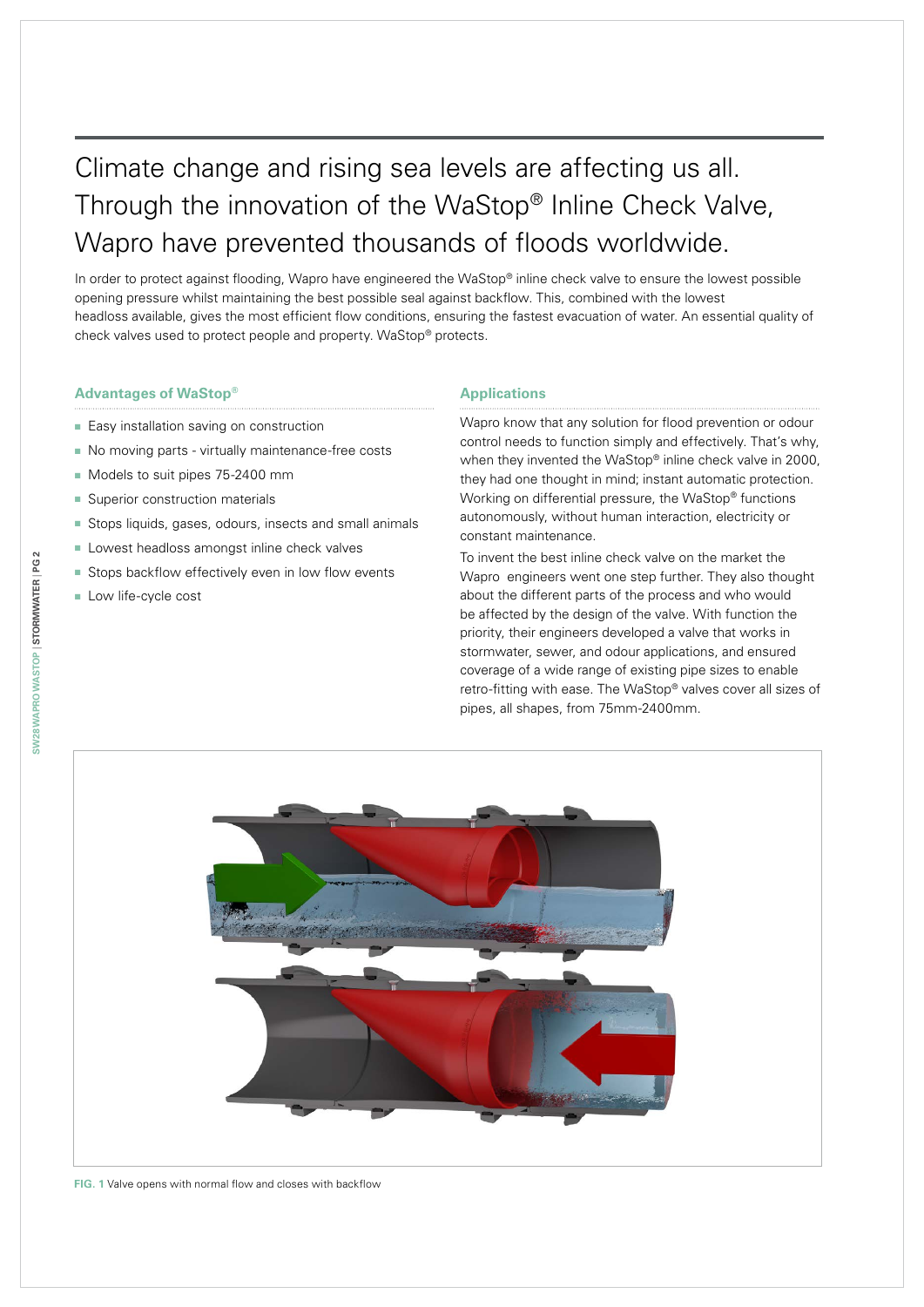## **BENEFITS OF SUPERIOR CONSTRUCTION**

WaStop® check valves are designed to provide asset and property owners' peace of mind. Simply the most reliable, high quality inline check valve on the market.

### **HOUSING & SEAL**

- Thin stainless steel 316 housing
- Perfect function regardless of the existing pipe quality
- Peace of mind knowing the seal is 100% tight
- Low life-cycle cost
- Quick, easy installation
- Lower energy costs

### **DOUBLE COLLARS**

- Standard model can be used on pipe inlet or outlet
- One product for dual installation situations



### **FIXATION MATERIAL**

- Long life expectancy and low life-cycle cost with high quality materials
- Peace of mind engineered product that exceeds expectations
- High quality fixation Tabs of Stainless Steel 316
- Adaptable fixings to suit multiple installation requirements

### **MEMBRANE**

- Protection even in low flow events
- Pulsating flow reducing sedimentation up and downstream
- Extremely low headloss
- Low maintenance costs
- Memory membrane doesn't sag
- Silicon membrane in DN75 to DN200
- Polyurethane membrane in DN200+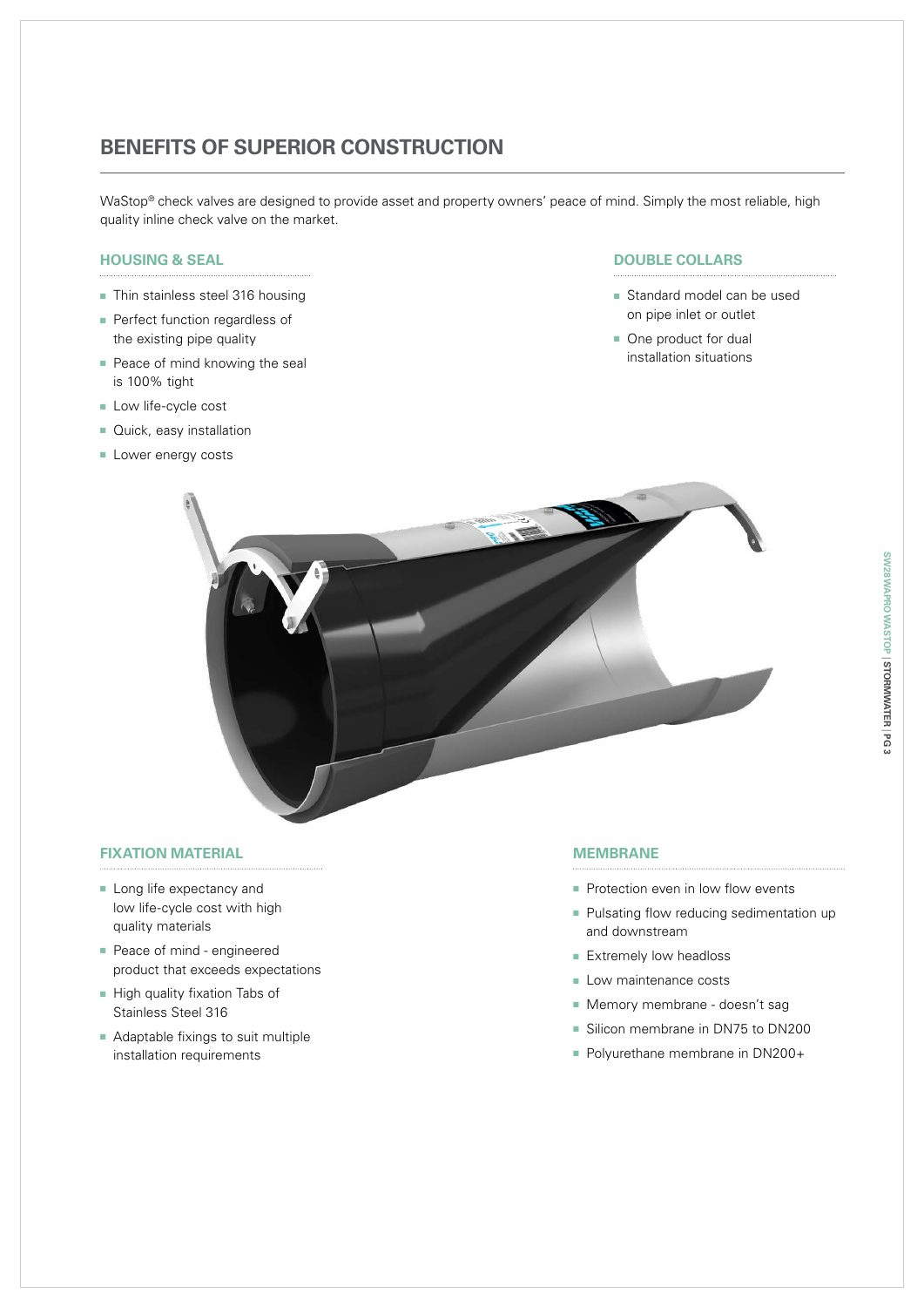

**Fig. 2** Inline installation



**Fig. 3** Wingwall or manhole installation



**Fig. 4** Outfall installation

### **Installation Options SikaSwell® S-2 Additional Sealant**



The SikaSwell® S-2 is a polyurethane hydrophilic swellable sealant which swells in contact with water to seal construction joints and penetrations in concrete. This can be used to take up any gap between the WaStop Check Valve seal and the pipe.

**Note:** *Refer to our website for videos of the different installation methods available.*



**Fig. 5** Flange installation (can be an inlet or outlet end)

### **LOW HEAD LOSS IS ESSENTIAL**

Comparing head loss data is difficult as the test procedure is rarely presented. However, the test results shown below were conducted in the same facility with the same reference points and are therefore comparable. The test result shows that the WaStop® has 65% lower head loss than a competing inline check valve at a flow of 150l/s. Both valves were tested in the same open air scenario.

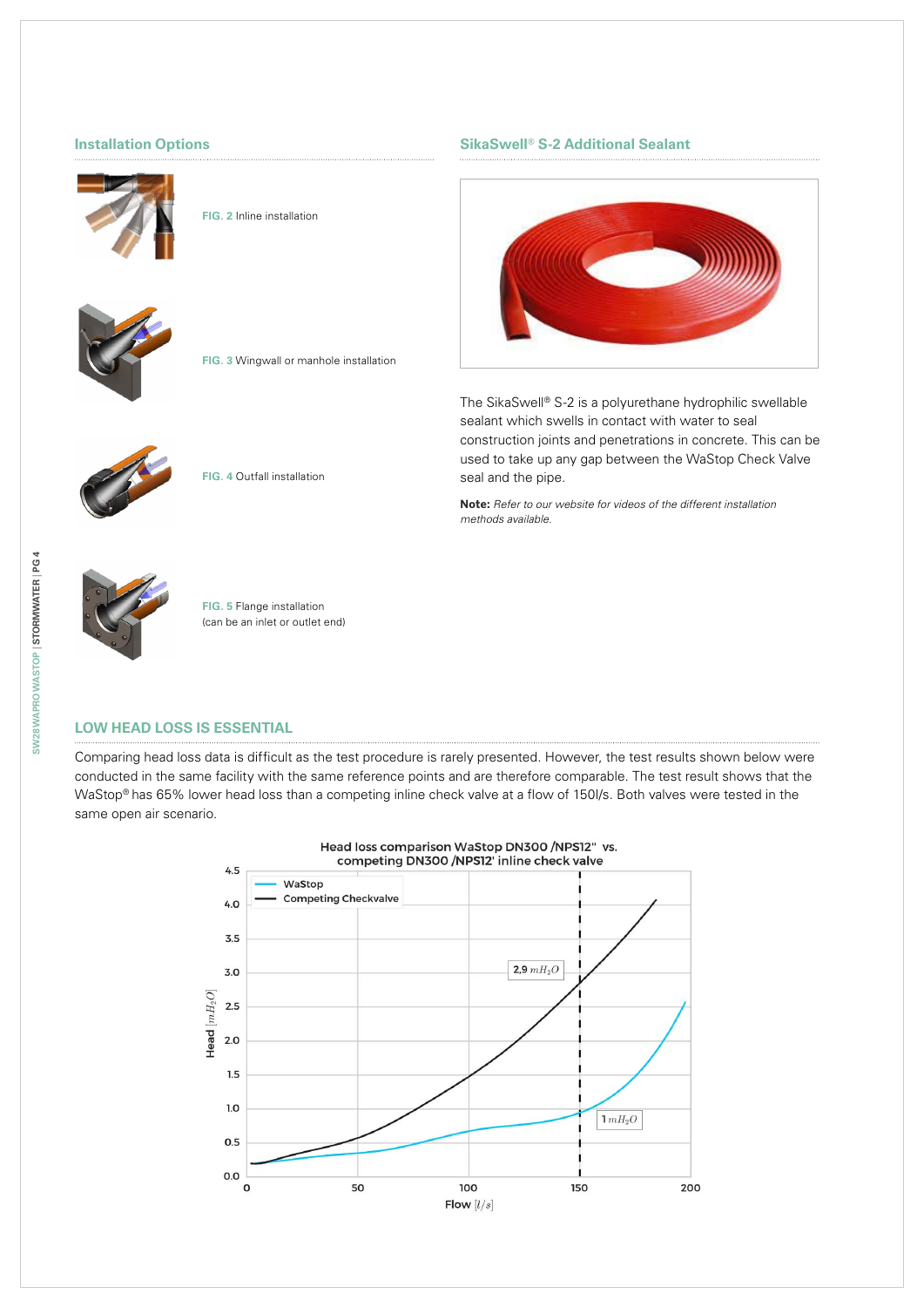# **WaStop® Standard Product Range**

WaStop® check valves are manufactured in EN 1.4401/AISI 316 stainless steel, PVC or PE. Valves can be adapted to suit a variety of different internal pipe diameters or external flanges. Please contact us with details of your special application.

| <b>TABLE 1 Stainless Steel</b> |           |                        |          |          |  |
|--------------------------------|-----------|------------------------|----------|----------|--|
| <b>Item Code</b>               | $DN$ (mm) | Fits pipe ID (min-max) | $A$ (mm) | $L$ (mm) |  |
| VCWR0100SS                     | 100       | 98-102                 | 97       | 210      |  |
| VCWR0105SS                     | 110       | 102-105                | 100      | 215      |  |
| VCWR0150SS                     | 150       | 147-151                | 145      | 300      |  |
| VCWR0190SS                     | 200       | 182-193                | 181      | 385      |  |
| VCWR0200SS                     | 200       | 192-203                | 191      | 395      |  |
| VCWR0225SS                     | 225       | 216-235                | 215      | 450      |  |
| VCWR0235SS                     | 250       | 232-250                | 230      | 480      |  |
| VCWR0250SS                     | 250       | 242-260                | 240      | 495      |  |
| VCWR0300SS                     | 300       | 292-310                | 283      | 600      |  |
| VCWR0350SS                     | 350       | 340-352                | 340      | 700      |  |
| VCWR0375SS                     | 375       | 370-382                | 370      | 745      |  |
| VCWR0400SS                     | 400       | 392-406                | 390      | 750      |  |
| VCWR0450SS                     | 450       | 444-460                | 443      | 840      |  |
| VCWR0500SS                     | 500       | 492-504                | 490      | 900      |  |
| VCWR0525SS**                   | 525       | 492-530                | 490      | 900      |  |
| VCWR0600SS                     | 600       | 588-604                | 587      | 1200     |  |
| <b>VCWR0675SS*</b>             | 675       | 670-675                | 690/670  | 1300     |  |
| VCWR0700SS                     | 700       | 692-708                | 690      | 1300     |  |
| VCWR0750SS                     | 750       | 750-770                | 750      | 1400     |  |
| VCWR0800SS                     | 800       | 792-810                | 790      | 1500     |  |
| VCWR0825SS**                   | 825       | 792-830                | 790      | 1500     |  |
| VCWR0900SS                     | 900       | 887-915                | 885      | 1700     |  |
| <b>VCWR1050SS</b>              | 1050      | 1040                   | 1040     | 2000     |  |

*Note: Please refer to Fig. 6* 

*\*Special design – no rear shoulder.*

*\*\* Special design - thicker seal*

### **Table 2 Stainless Steel – Flanged**

| Code         | $DN$ (mm) | $L$ (mm) | $OD1$ (mm) | $OD2$ (mm) | $OD-f(mm)$ | <b>Bolt circle diam (mm)</b> | <b>Bolts</b><br><b>Required</b> |
|--------------|-----------|----------|------------|------------|------------|------------------------------|---------------------------------|
| VCWR1000SSFL | 1000      | 1800     | 955        | 985        | 1190       | 1140                         | $14 \times M17$                 |
| VCWR1050SSFL | 1040      | 2000     | 1010       | 1040       | 1320       | 1245                         | $16 \times M17$                 |
| VCWR1200SSFL | 1200      | 2250     | 1155       | 1185       | 1430       | 1380                         | $14 \times M17$                 |
| VCWR1400SSFL | 1400      | 2600     | 1349       | 1385       | 1660       | 1610                         | $14 \times M17$                 |
| VCWR1500SSFL | 1500      | 2800     | 1441       | 1485       | 1760       | 1710                         | $14 \times M17$                 |
| VCWR1600SSFL | 1600      | 3000     | 1541       | 1585       | 1900       | 1840                         | $18 \times M19$                 |
| VCWR1800SSFL | 1800      | 3100     | 1737       | 1785       | 2040       | 2100                         | $18 \times M19$                 |

*Note: Please refer to Fig. 7*

*Valves to suit pipes up to 2400mm are also available upon request*

**Table 3 PVC**

 $\cdots$ 

| Code        | $DN$ (mm) | OD (mm) | $L$ (mm) |
|-------------|-----------|---------|----------|
| VCWR0075PVC | 75        | 75      | 130      |
| VCWR0100PVC | 110       | 110     | 210      |
| VCWR0150PVC | 160       | 160     | 310      |
| VCWR0200PVC | 200       | 200     | 400      |

*Note: Please refer to Fig. 8*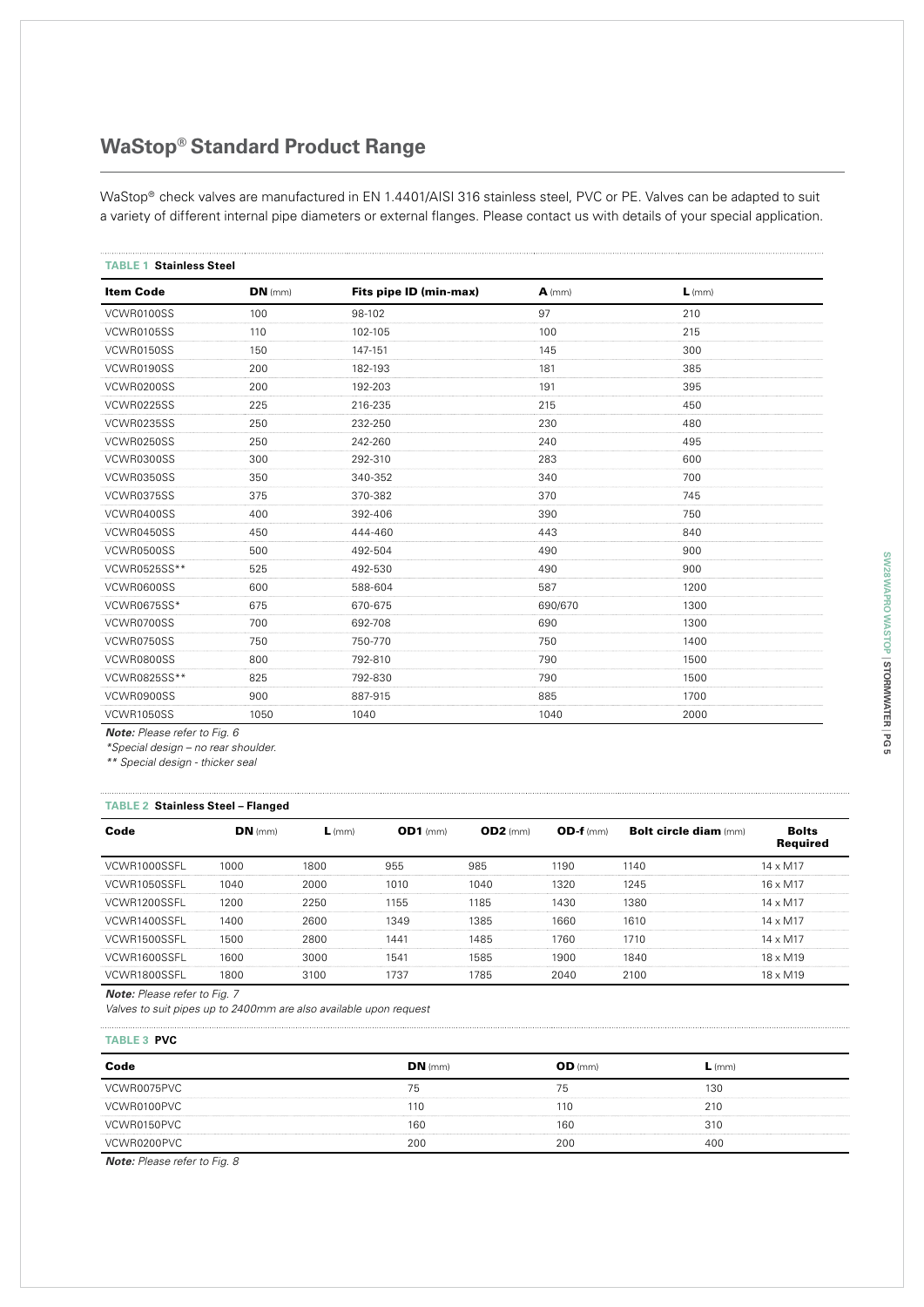### **Table 4 PE Inline Type**

| Code                                | $DN$ (mm) | $OD \, (mm)$ | $\mathsf{L}$ (mm) |
|-------------------------------------|-----------|--------------|-------------------|
| VCWR0250PE                          | 250       | 250          | 480               |
| VCWR0315PE                          | 315       | 315          | 600               |
| <b>Note:</b> Please refer to Fig. 8 |           |              |                   |

### **Table 5 PE Insert Type**

| Code           | $DN$ (mm) | $OD1$ (mm) | $OD2$ (mm) | $\mathsf{L}$ (mm) |
|----------------|-----------|------------|------------|-------------------|
| VCWR0250PE.INT | 250       | 250        | 236        | 480               |
| VCWR0315PE.INT | 315       | 315        | 295        | 600               |

*Note: Please refer to Fig. 9*



### **Fig. 6** SS version side section and seal detail



**Fig. 7** SS Flanged version side section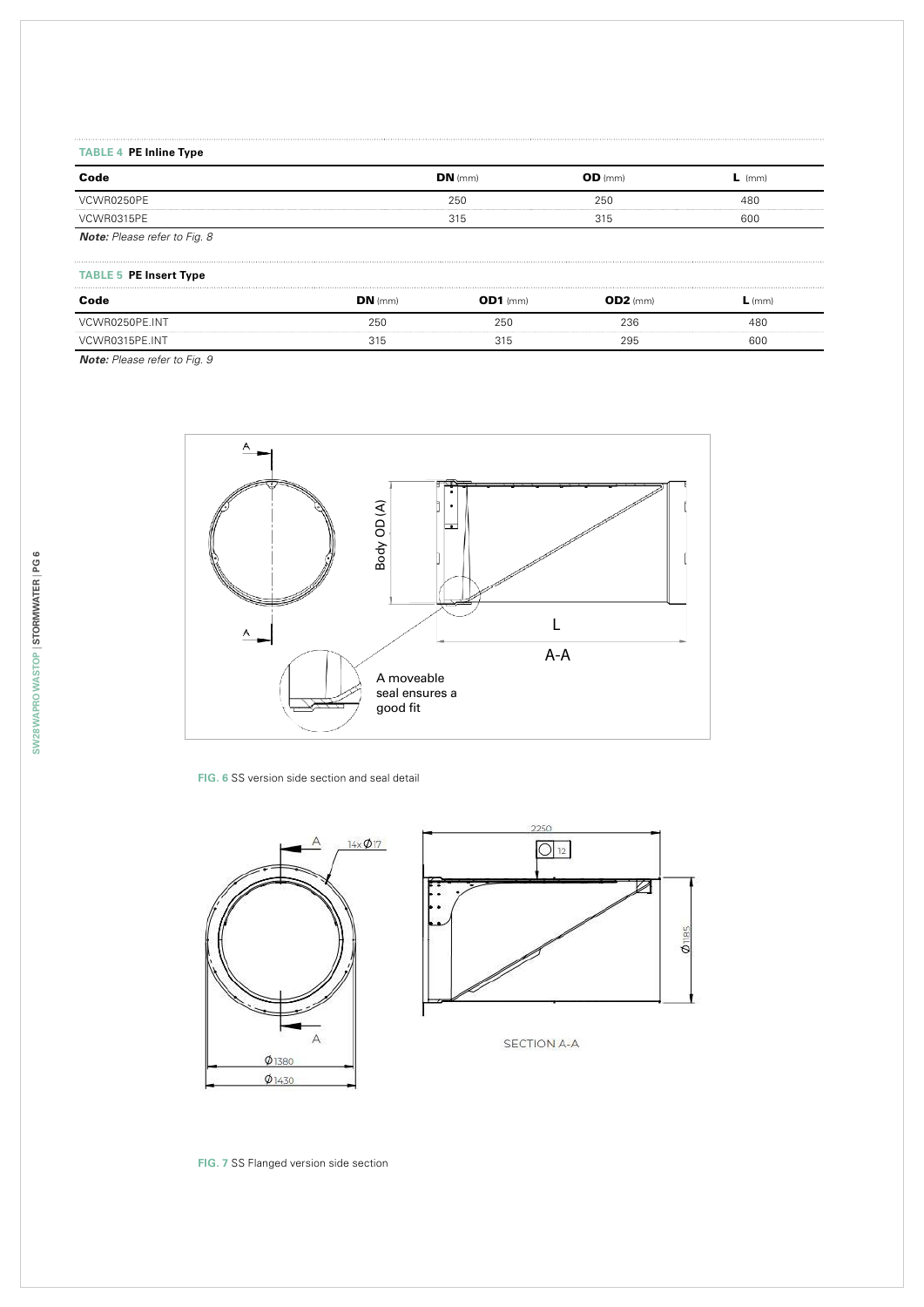

**Fig. 8**  PE/ PVC inline type side section



**Fig. 9**  PE insert type side section